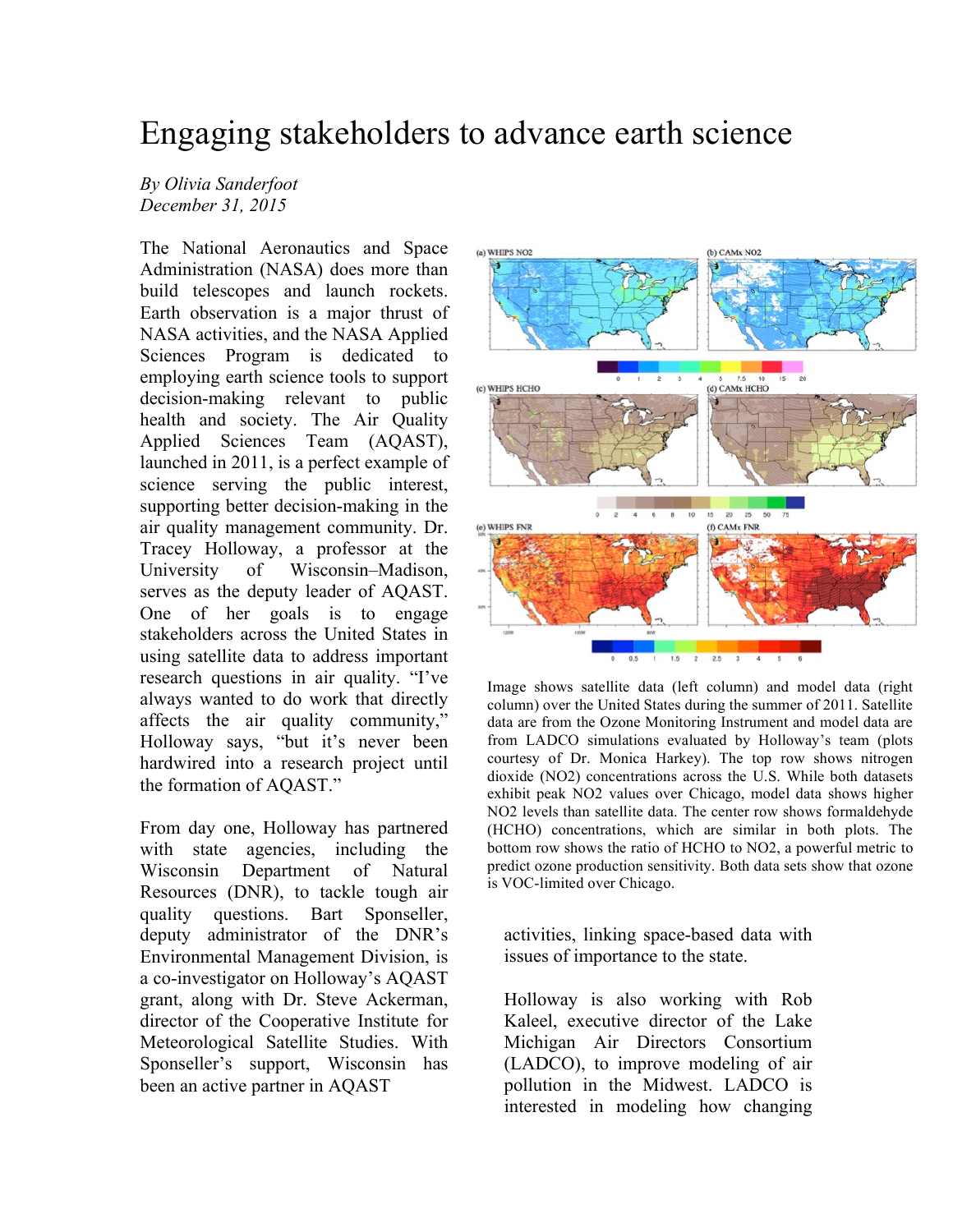sector emissions, such as those from transportation or industry, impacts regional air quality. Improving understanding of the complex relationships among meteorological variables and atmospheric chemistry is an essential first step in refining these models.

Holloway's collaboration with the Wisconsin DNR and LADCO, as well as other state and federal agencies across the U.S., has driven her research activities. In fact, she believes that the working relationships she's built with these agencies are far more important than the outcomes of any specific project. "The biggest benefit has been thinking about research in a useroriented process," she says, adding that the connections she's made with air quality managers represent a "lasting legacy of the AQAST investment."

In addition to collaborative research, Holloway has also demonstrated her commitment to community engagement through outreach. Holloway is involved in a number of external outreach projects showcasing NASA data products. In July 2014 and 2015, Holloway participated in the annual Career X-Ploration Day at the Adler Planetarium in Chicago where she hosted a booth open to museum visitors to answer questions about how NASA satellite data can be used to study air pollution. In September 2015, Holloway wrote a short article on the future of air quality in the U.S. for the Urbanization and Global Environmental Change (UGEC) Project. Her article, posted to the UGEC Viewpoints blog, examined the use of satellite data in air pollution modeling. Holloway also brought the themes of AQAST work to a broad audience of private and public

stakeholders as chair of the Wisconsin Energy Institute's annual Energy Summit in October 2015. Holloway says her primary goal for the summit was to host a national conversation on the issues that her air quality management partners have flagged as emerging priorities.



Holloway at the 2015 Career X-ploration Day at the Adler Planetarium. (Photo courtesy of Tracey Holloway.)



Holloway welcomes private and public stakeholders at the 2015 Energy Summit. (Photo courtesy of the Wisconsin Energy Institute.)

Holloway's enthusiasm for engaging society in environmental science was recognized this fall by the American Association for the Advancement of Science (AAAS), which named her an